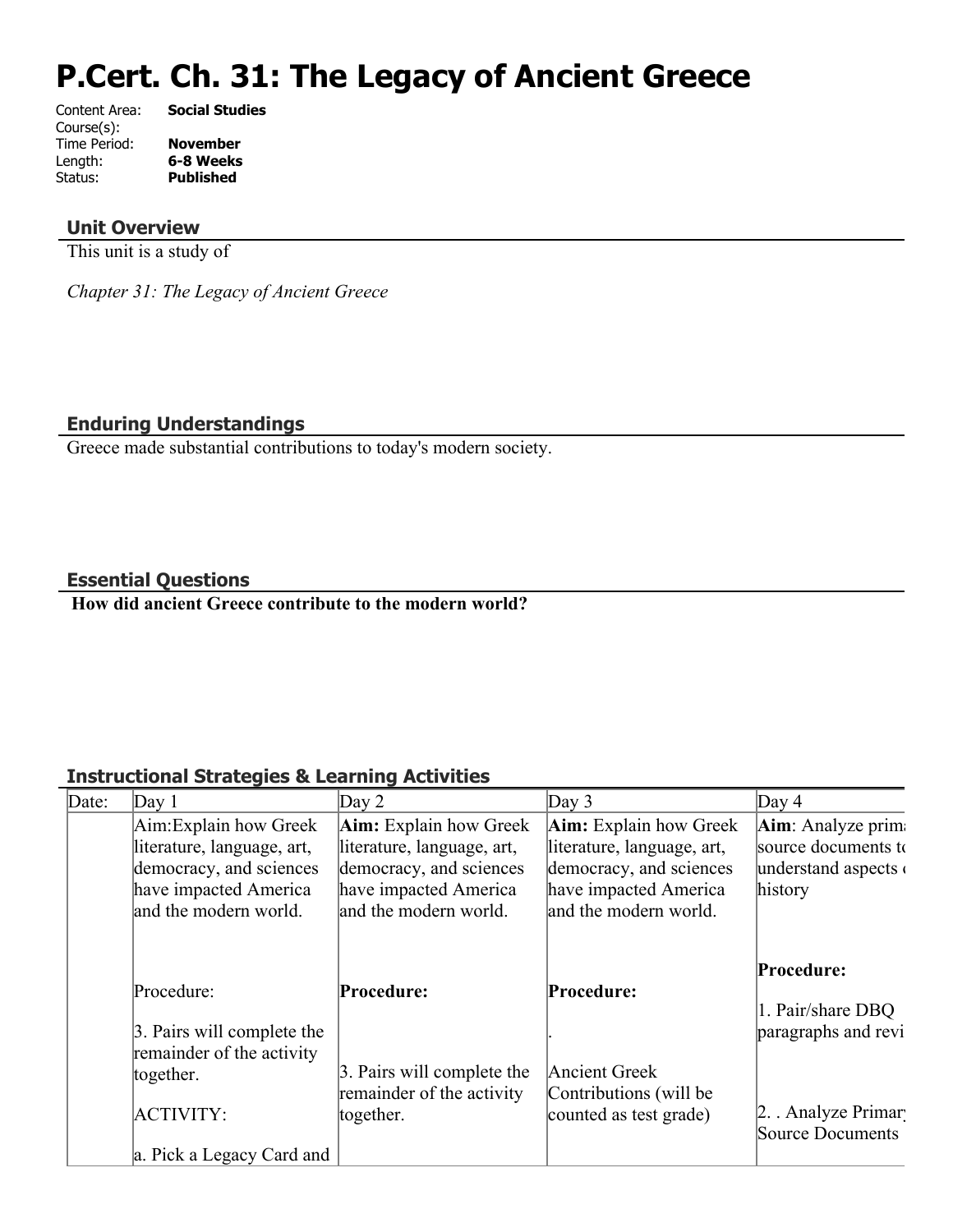|       | read about modern<br>examples of Greek<br>influence.<br>b. Match the Legacy Card<br>to a Placard posted around<br>the classroom depicting<br>images of ancient Greek<br>achievements.<br>Assessment: C31 chart                                                    | <b>Assessment: C31 chart</b>                                                                           | a. Read DBQ Question<br>b. Read Historical<br>Background and write any<br>Previous Learning Info. in<br>paragraph in Google.<br>Assessment:<br>C31 Processing/C31 WS | pairs or independen<br><b>Assessment: Docur</b><br>Analysis                                                                                                                                                                                    |
|-------|-------------------------------------------------------------------------------------------------------------------------------------------------------------------------------------------------------------------------------------------------------------------|--------------------------------------------------------------------------------------------------------|----------------------------------------------------------------------------------------------------------------------------------------------------------------------|------------------------------------------------------------------------------------------------------------------------------------------------------------------------------------------------------------------------------------------------|
| Date: | Day $7$<br>Aim: Use primary source<br>documents to support<br>viewpoints. Write an<br>explanatory essay.                                                                                                                                                          | Day 8<br>Aim: Use primary source<br>documents to support<br>viewpoints. Write an<br>explanatory essay. | $*$ *Day 9<br>Aim: Use primary source<br>documents to support<br>viewpoints. Write an<br>explanatory essay.                                                          | Day $10$<br>Aim: Use primary s<br>documents to suppo<br>viewpoints.                                                                                                                                                                            |
|       | Procedure:<br>1. Pair/share intro<br>paragraph and revise.<br>2. Demonstrate citation<br>format and use of<br>Documents in essay.<br>Format="" (Document<br>$ 1$ ).<br>3. Show model body<br>paragraph with citations.<br><b>Assessment:</b> graphic<br>organizer | Procedure:<br>1. Pair/share body<br>paragraph 1 and revise.<br><b>Assessment:</b> graphic<br>organizer | Procedure:<br>1. Distribute DBQ Rubric<br>and review.<br>2. Pair/share body<br>paragraphs and revise.<br>Assessment: DBQ graphic c. graphic organizer<br>organizer   | Procedure:<br>1. Check rough draf<br>completion.<br>4. Start typing final<br>Final draft should b<br>stapled at start of cl<br>this order:<br>a. final draft<br>$\mathbf{b}$ . rough draft $(\mathbf{s})$<br>d. peer revision che<br>e. rubric |
|       |                                                                                                                                                                                                                                                                   |                                                                                                        |                                                                                                                                                                      | <b>Assessment:</b> peer re                                                                                                                                                                                                                     |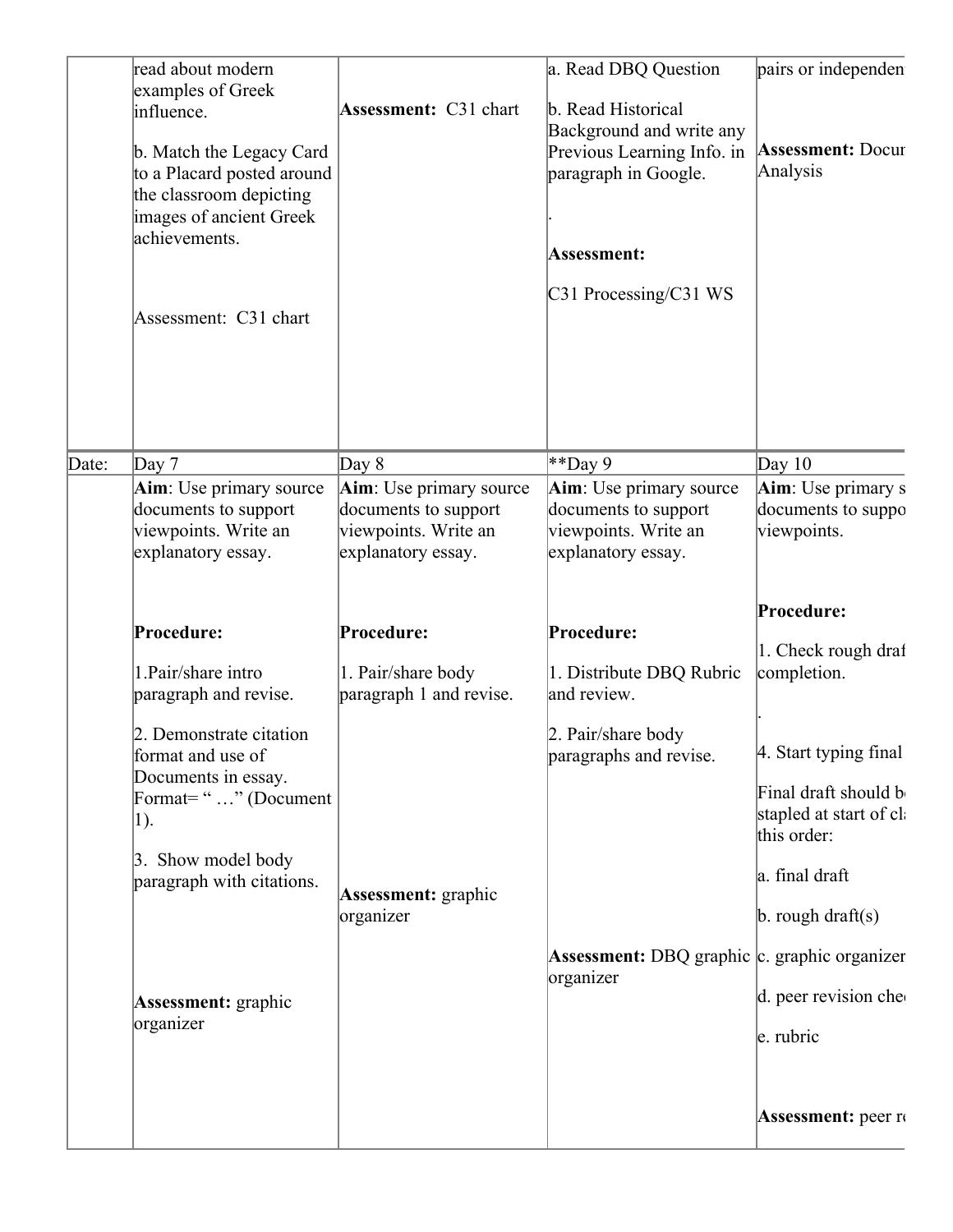# **Integration of 21st Century Themes and Career Exploration**

| CRP.K-12.CRP2        | Apply appropriate academic and technical skills.                                   |
|----------------------|------------------------------------------------------------------------------------|
| CRP.K-12.CRP4        | Communicate clearly and effectively and with reason.                               |
| CRP.K-12.CRP11       | Use technology to enhance productivity.                                            |
| CRP.K-12.CRP8        | Utilize critical thinking to make sense of problems and persevere in solving them. |
| <b>CRP.K-12.CRP7</b> | Employ valid and reliable research strategies.                                     |
| CRP.K-12.CRP1        | Act as a responsible and contributing citizen and employee.                        |

## **Technology Integration**

Students will create reports using Google Drive.

| TECH.8.1.8       | Educational Technology: All students will use digital tools to access, manage, evaluate, and<br>synthesize information in order to solve problems individually and collaborate and to<br>create and communicate knowledge.                     |
|------------------|------------------------------------------------------------------------------------------------------------------------------------------------------------------------------------------------------------------------------------------------|
| TECH.8.1.8.F     | Critical thinking, problem solving, and decision making: Students use critical thinking skills<br>to plan and conduct research, manage projects, solve problems, and make informed<br>decisions using appropriate digital tools and resources. |
| TECH.8.1.8.C.CS1 | Interact, collaborate, and publish with peers, experts, or others by employing a variety of<br>digital environments and media.                                                                                                                 |
| TECH.8.1.8.D.2   | Demonstrate the application of appropriate citations to digital content.                                                                                                                                                                       |
| TECH.8.1.8.A.CS2 | Select and use applications effectively and productively.                                                                                                                                                                                      |

# **Interdisciplinary Connections**

| LA.WHST.6-8.7   | Conduct short research projects to answer a question (including a self-generated<br>question), drawing on several sources and generating additional related, focused<br>questions that allow for multiple avenues of exploration. |
|-----------------|-----------------------------------------------------------------------------------------------------------------------------------------------------------------------------------------------------------------------------------|
| LA.RH.6-8.1     | Cite specific textual evidence to support analysis of primary and secondary sources.                                                                                                                                              |
| LA.RH.6-8.2     | Determine the central ideas or information of a primary or secondary source; provide an<br>accurate summary of the source distinct from prior knowledge or opinions.                                                              |
| LA.WHST.6-8.2   | Write informative/explanatory texts, including the narration of historical events, scientific<br>procedures/experiments, or technical processes.                                                                                  |
| LA.RH.6-8.4     | Determine the meaning of words and phrases as they are used in a text, including<br>vocabulary specific to domains related to history/social studies.                                                                             |
| LA.WHST.6-8.2.B | Develop the topic with relevant, well-chosen facts, definitions, concrete details,<br>quotations, or other information and examples.                                                                                              |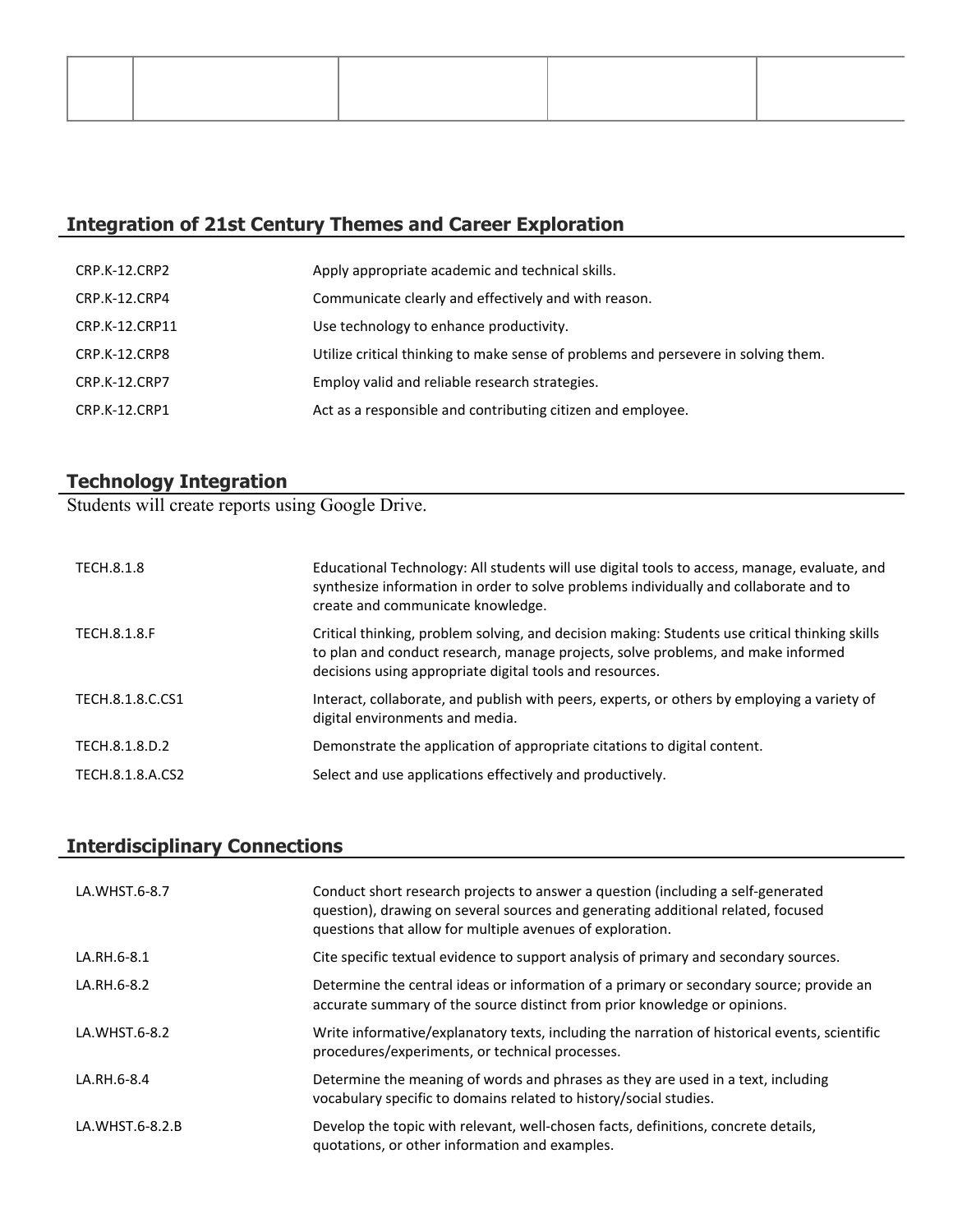| LA.WHST.6-8.2.D | Use precise language and domain-specific vocabulary to inform about or explain the topic.                                                                      |
|-----------------|----------------------------------------------------------------------------------------------------------------------------------------------------------------|
| LA.RH.6-8.10    | By the end of grade 8, read and comprehend history/social studies texts in the grades 6-8<br>text complexity band independently and proficiently.              |
| LA.WHST.6-8.4   | Produce clear and coherent writing in which the development, organization, voice, and<br>style are appropriate to task, purpose, and audience.                 |
| LA.WHST.6-8.6   | Use technology, including the Internet, to produce and publish writing and present the<br>relationships between information and ideas clearly and efficiently. |

## **Differentiation**

Differentiation/Modifications:

Learners Below Grade Level Reading/Writing

**Annotate the Legacy Cards** Annotate each legacy card from the Student Handout. Underline words that students may have difficulty with. On the bottom or back of the legacy cards, provide a brief definition for those words. For example, on the legacy card for biology, you might underline the words *nurseries, bulbs,* and *pollinated*. Consider making a simple sketch of a flowering plant and label it to help define these terms.

 $\bullet$ 

- **Provide Sentence Starters** For the Processing activity, provide some or all of these sentence starters to help students explain their placements along the spectrum. Students might use these starters as a resource:
- *[Name of contribution] has the least significant impact on modern life because . . .*
- *[Name of contribution] has some significant impact on modern life because . . .*
- *[Name of contribution] has the most significant impact on modern life because . . .*
- *[Name of contribution] has more/less significant impact on modern life than [Name of other contribution] because . . .*

Learners with Special Education Needs

- **Support the Reading Notes** For the last column on the matrix in the Reading Notes, use the Guide to Reading Notes to provide two examples of contributions. Tell students that they have to find one additional example as they read. Students should then choose and draw the one example they think is the most important. You might also consider using the Guide to Reading Notes to provide some of the matches for the placards, if necessary.
- **Reduce the Processing Activity Requirements** Rather than have students choose and draw five items to place on the spectrum, have students select two. Students should select the contributions that they think had the least and the most significant impact on modern life. Students should label the spectrum, draw an illustration, and write a sentence for each of the two contributions.

### Advanced Learners

 **Design Commemorative Stamps** Tell students that the U.S. Postal Service has decided to issue a series of stamps celebrating the contributions of the ancient Greeks. Students have been asked to use pictures and/or words to design four stamps that represent their choices of ancient Greek contributions. They must also write a speech explaining why they have selected these contributions from all the ones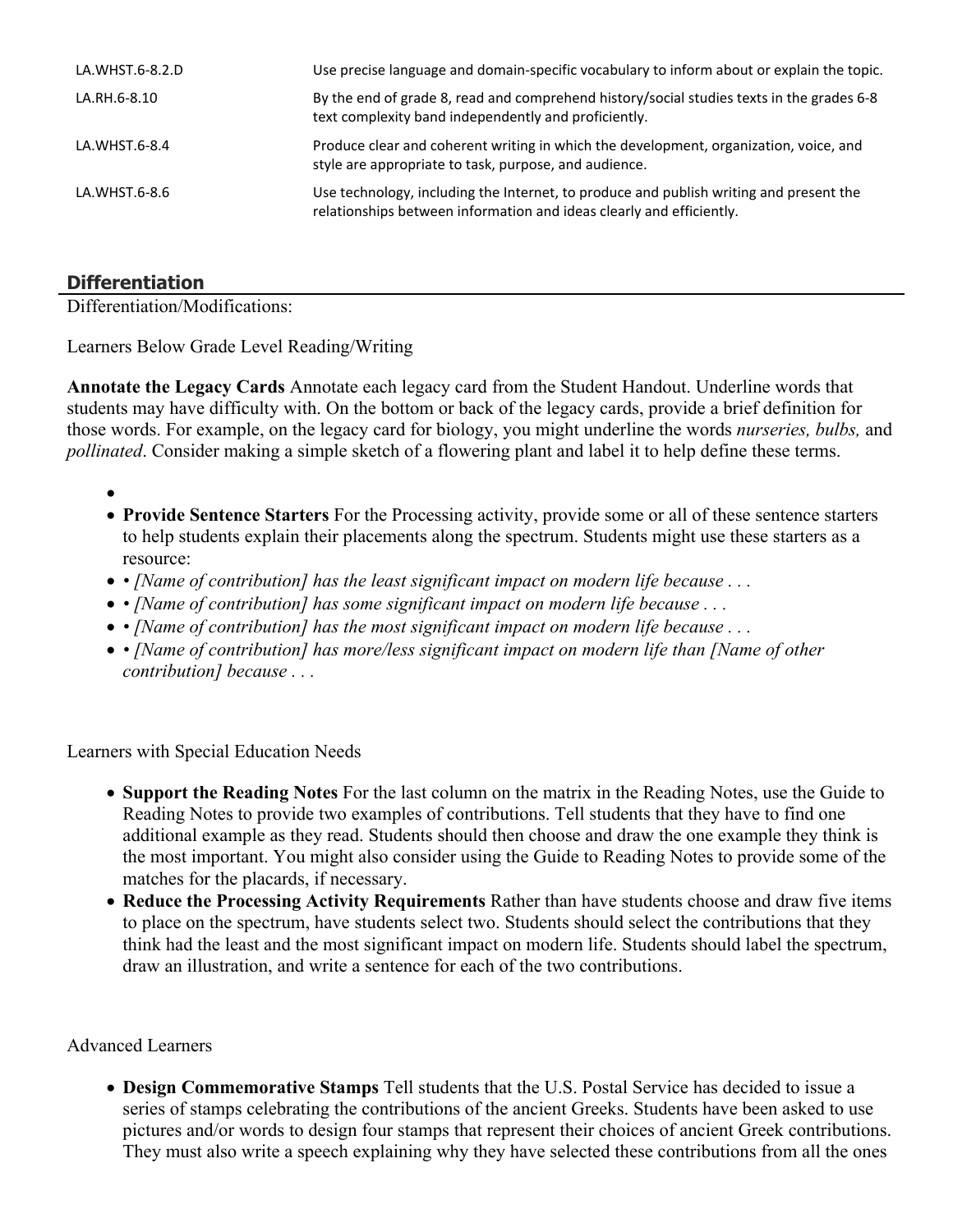they learned about in this lesson. If time permits, have students present their stamps and speeches in small groups. Alternatively, have students post their designs, conduct a gallery walk, and hold a class vote to determine which stamps to use in the postal series.

 **Create a Gallery of Greek Figures** Have students work in pairs or in small groups to research one or more of the ancient Greeks discussed in the lesson. Students should then create a "bust" for a gallery of Greek figures. Each bust should include the following: an image of the figure's head; a nameplate with the figure's name, his or her title, and some biographical information; and a plaque that describes the figure's most important achievements.

Learners Reading and Writing Below Grade Level

- **Read One Section at a Time** Break up the reading during the Visual Discovery activity so that students read only one section at a time.
- To break up the reading for *Physical Geography of Greece*:
- Ask all but the last bulleted question in Step 2. Have students read Section 2 and complete the corresponding Reading Notes.
- Ask the last bulleted question in Step 2. Have students read Section 3 and complete the corresponding Reading Notes.
- To break up the reading for *Ancient Greek Colonies and Trade Routes*: Ask all but the last two bulleted questions in Step 5. Have students read Section 4 and complete the corresponding Reading Notes.
- Ask the last two bulleted questions in Step 5. Have students read Section 5 and complete the corresponding Reading Notes.
- **Scaffold the Reading Notes** Use the Guide to Reading Notes to scaffold the Reading Notes so that students take steps toward working more independently.
- For Section 2, omit key words that students can fill in.
- For Sections 3 and 4, provide prompts that students can complete.
- For Section 5, have students complete as written.

Learners with Special Education Needs

- **Divide the Preview Question** Divide the Preview question in the Interactive Student Notebook into two separate questions: *How do you think the physical geography of Greece influenced where people settled? and How do you think the physical geography of Greece influenced how people lived?* Students should write a brief response to each question.
- **Offer a Choice for the Processing Activity** Have students complete two of the four storyboard pages for the Processing activity. Allow students the choice of doing Pages 1 and 2 or Pages 3 and 4. Alternatively, consider pairing students to work together to complete all four pages of the storyboard.

Advanced Learners

**Add Questions to the Debrief** Add the following questions to Step 8 in the Visual Discovery activity: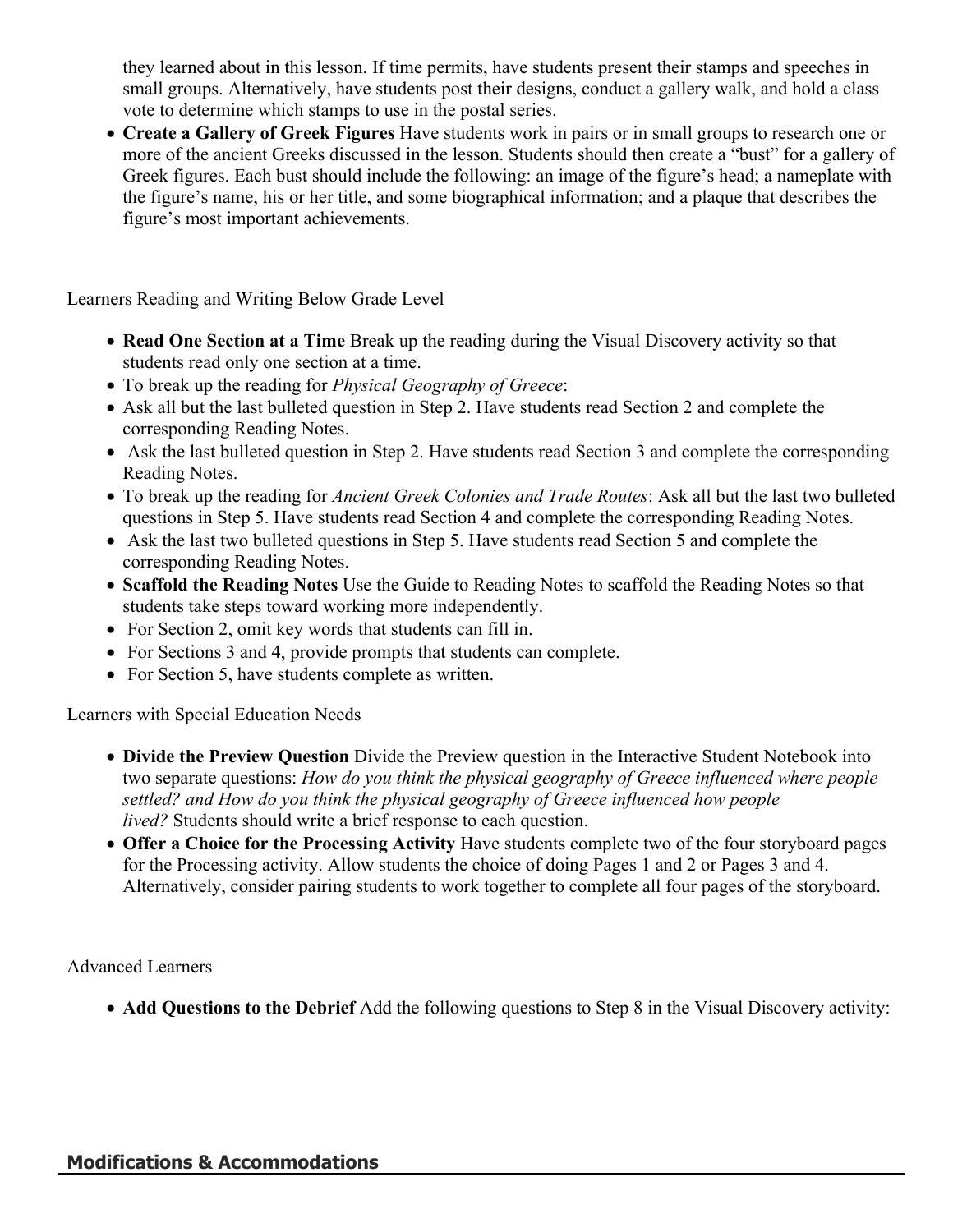## **Benchmark Assessments**

sentence construction

paragraph writing

DBQ

**Formative Assessments**

See assessments listed above.

## **Summative Assessments**

See assessments listed above.

## **Instructional Materials**

History Alive! textbook series

See materials listed in lesson plans above.

## **Standards**

| SOC.6.2.8.B.4.a           | Explain how geography influenced the development of the political, economic, and<br>cultural centers of each empire as well as the empires' relationships with other parts of<br>the world. |
|---------------------------|---------------------------------------------------------------------------------------------------------------------------------------------------------------------------------------------|
| SOC.6.2.8. History CA.3.a | Evaluate the importance and enduring legacy of the major achievements of Greece, Rome,<br>India, and China over time.                                                                       |
| SOC.6.2.8. History CA.3.b | Determine common factors that contributed to the decline and fall of the Roman Empire,                                                                                                      |